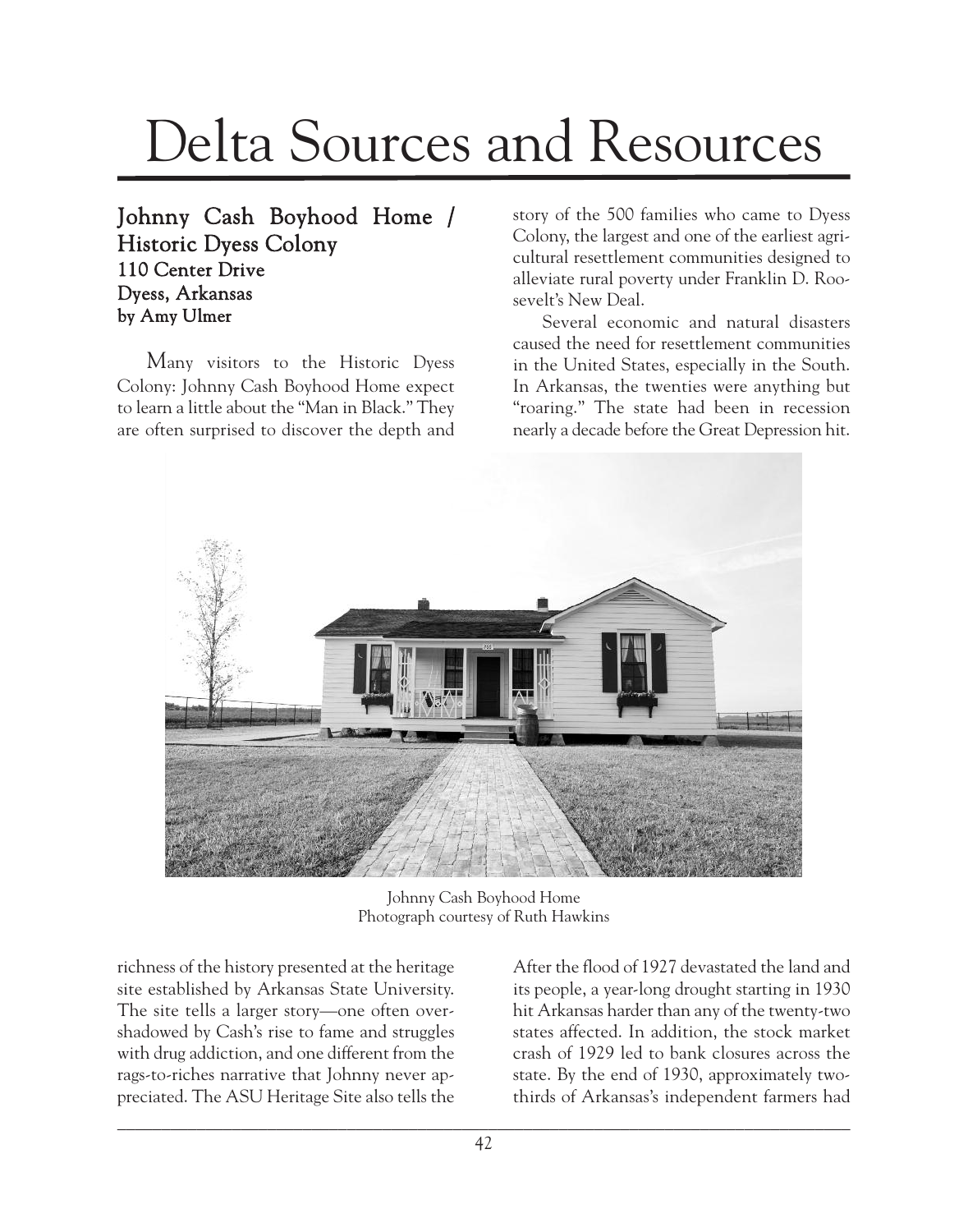lost their farms.

When President Roosevelt took office in 1933, one of his first priorities was bringing about economic recovery from the Great Depression. He created a number of "New Deal" programs as part of his relief efforts for the poor. Many of these involved relocating unemployed workers to subsistence homesteads where they were given jobs and small plots of land to raise enough food to feed their families. W.R. Dyess, Arkansas administrator for the Federal Emergency Relief Administration and the Works Progress Administration, had a slightly different idea. He successfully proposed a program in Arkansas that would remove previously successful farmers from the relief rolls by relocating them to twenty- and forty-acre farmsteads where they would ultimately produce enough crop income to repay the government.

On March 24, 1935, Ray and Carrie Cash moved their family from Kingsland, Arkansas to the Dyess Colony to start a new life for themselves. Made up of 16,000 acres, the colony was situated in Northeast Arkansas's "sunken lands," impacted by a series of earthquakes from 1811 to 1812 that dropped vast tracts of land as far as fifty feet into the earth. Once on the colony, the Cash family and others were faced with the tremendous task of clearing the thickly forested swampland and converting it to agricultural production.

Songs like "Five Feet High and Rising," which Cash wrote about the 1937 flood, and "Pickin' Time," along with a number of others, reveal Cash's deep connection to Dyess, where he lived from the time he was three years old until he went into the US Air Force at eighteen. Today, little remains of the landscape once dotted with neat white colony houses trimmed in blue, brown, or green. Remnants of the colony—the foundation of the commissary, the arch of the 1944 Dyess High School, and a few colony houses—still stand. Arkansas State University has restored the Boyhood Home and the Colony Circle, which includes the former Administration Building that housed the federal

administrative workers on the colony, as well as the Theatre.

Restoration of the Administration Building was initiated in 2007 through a donation to the City of Dyess from former colonist and country music personality Gene Williams, along with a stabilization grant from the Arkansas Historic Preservation Program. The building, which functions as a museum and the Dyess City Hall, was donated to ASU in 2010 by the City of Dyess and restored using grant funds from the Arkansas Natural and Cultural Resources Council, with support from the Arkansas General Assembly and a Challenge Grant through the National Endowment for the Humanities.

The museum includes several exhibits with photographs, artifacts, and audio-visual aids that explain what the land was like before the colony was established, the conditions in the 1930s that landed Arkansas farmers on the welfare rolls, and how growing up in Dyess influenced Cash's music. There is also an exhibit room dedicated to Gene Williams. The Theatre, which will soon open to the public, will serve as a Visitor Center and include an orientation film, along with other interpretive materials and exhibits.

Acquiring it through proceeds from the first annual Johnny Cash Music Festival, Arkansas State University purchased the Johnny Cash Boyhood Home from private owners in 2011. The two youngest Cash siblings, Joanne Cash-Yates and Tommy Cash, chose the proper furnishings for the house, which holds their mother's piano.

As funds become available, other phases of the restoration include recreating the outbuildings (barn, smokehouse, chicken coop, and outhouse) at the Cash home, rebuilding a former colony house adjacent to the Cash home, adding historic signage at locations throughout the community, and developing a walking trail between the Colony Circle and the Johnny Cash Boyhood Home.

Overall goals of the museum are to (1) revive the sense of hope and renewal for Dyess by